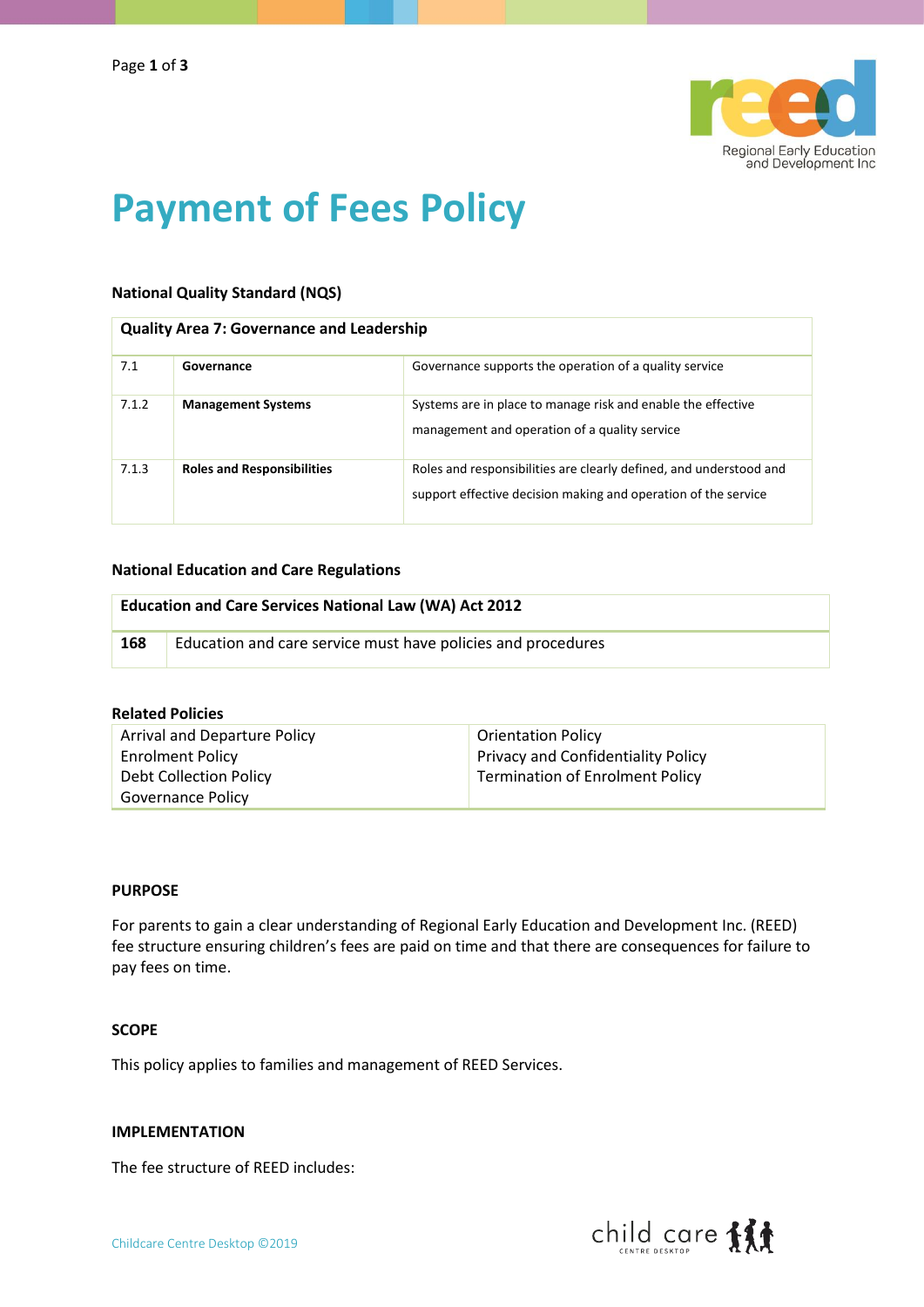

# **General Fees**

- Fees are charged daily and the net amount families pay varies depending on the Child Care Subsidy (which replaces the current Child Care Benefit and Child Care Rebate from 2<sup>nd</sup> July 2018). The Child Care Subsidy will be paid directly to REED.
- Basic requirements that must be satisfied for an individual to be eligible to receive Child Care Subsidy for a child include:
	- 1. The age of the child (must be 13 years or under and not attending secondary school)
	- 2. The child meeting immunisation requirements
	- 3. The individual, or their partners, meeting the residency requirements
- Families level of Child Care Subsidy will be determined by:
	- 1. Combined family income
	- 2. Activity level of parents
	- 3. Type of child care Service
- Fees must be kept in advance of a child's attendance.
- Fees are to be paid fortnightly through a direct debit system. If families wish to pay fees on a weekly or monthly basis, it is a requirement that the family pays a minimum of two weeks in advance and are not in arrears.
- Fees are payable for every day that a child is enrolled at a REED Service. This includes pupil free days, sick days, public holidays and family holidays but excludes periods when the Service is closed
- Fees are charged as full days only (no matter what the attendance hours are)
- Casual days may be offered to families if available within the Service's license

#### **Payment of fees**

- Fees are set up using REED's direct debit system.
- Families will be issued with a fee statement on a fortnightly basis in accordance with the fee payment and Regulatory requirements.
- A dishonour fee of \$20.00 will apply for direct debit transactions where there are insufficient funds to cover the fees.

#### **Financial Difficulties**

• If a family is experiencing financial difficulties, a suitable payment plan may be arranged with authorisation of the General Manager.

#### **Failure to Pay**

• If a family fails to pay the required fees on time, a reminder letter will be issued after one week and then again after two weeks, where the fees are still outstanding. A child's position will be terminated if payment has not been made after the three weeks, to which the family will receive a final letter terminating the child's position. At this time REED will initiate its debt collection procedure, following privacy and conditional requirements.